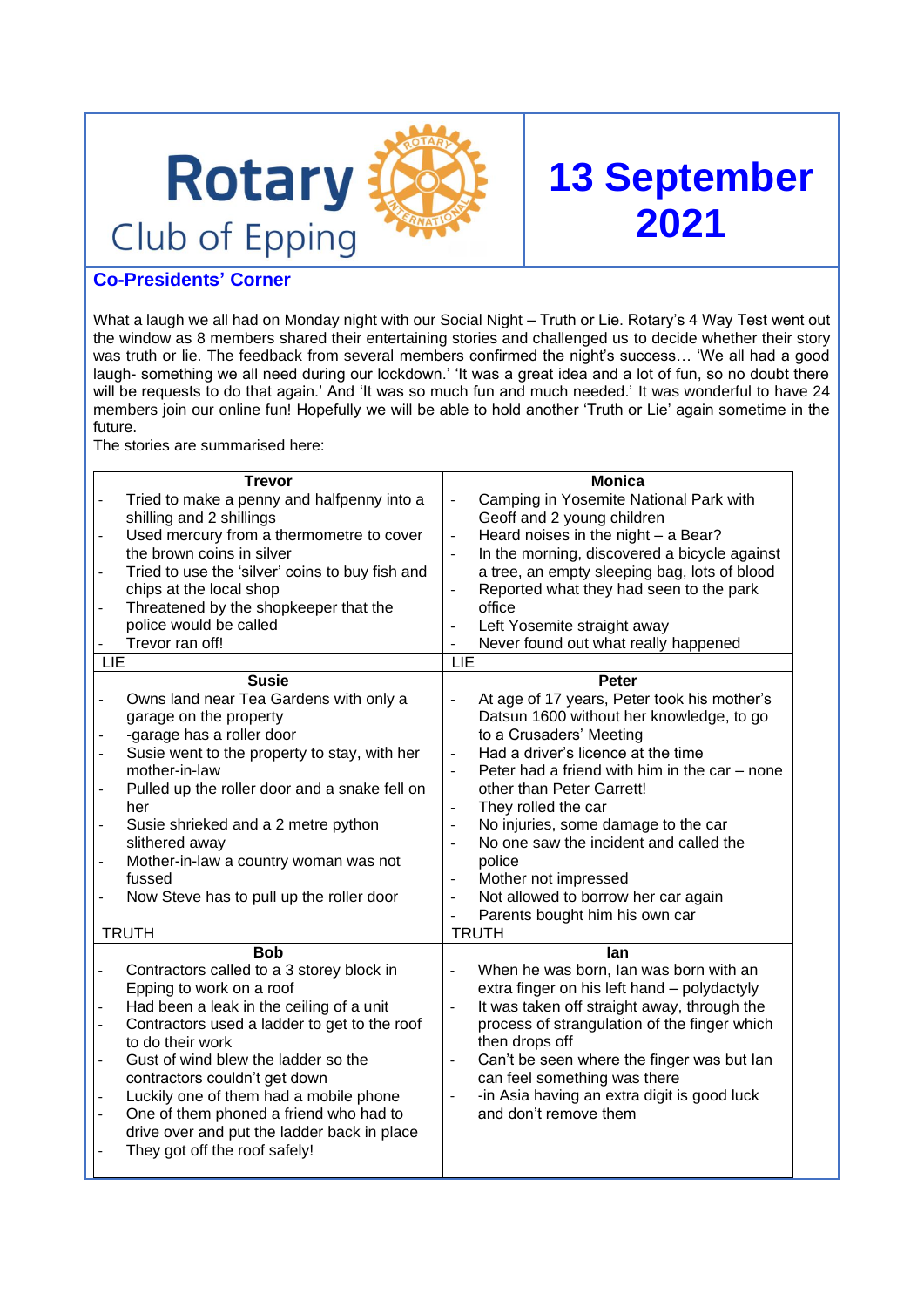| TRUTH                                                                   | LIE                                                                     |
|-------------------------------------------------------------------------|-------------------------------------------------------------------------|
| <b>Bruce</b>                                                            | Alan                                                                    |
| 1986 on Long Service Leave                                              | Went to China on business 15 years ago<br>$\overline{\phantom{a}}$      |
| went to UK and Europe                                                   | Was in the area of China situated near                                  |
| Went to British Golf tournament at Turnberry<br>$\blacksquare$          | Vietnam border, and famous for mushrooms                                |
| Greg Norman was tipped to win                                           | - 100 different kinds                                                   |
| Befriended Richie Benaud - followed the                                 | Alan went to a lunch where plates only of<br>$\overline{\phantom{a}}$   |
| golf together                                                           | mushrooms were served                                                   |
| Richie invited him to join him and Bob                                  | 1 kind of mushroom is toxic                                             |
| Hawke for drinks after the tournament                                   | This mushroom needs to be cooked for 90<br>$\overline{\phantom{a}}$     |
| Had $\frac{1}{2}$ hour- 45 minutes chatting<br>$\overline{\phantom{a}}$ | secs                                                                    |
| Bruce put \$15 on Greg Norman to win at                                 | Alan, as guest of honour, had the honour of<br>$\overline{\phantom{a}}$ |
| 12-1. He won approx. £150                                               | eating the 'toxic' mushroom                                             |
|                                                                         | By the time Alan had sampled the local                                  |
|                                                                         | potent alcoholic beverage, he didn't care!                              |
|                                                                         | He didn't die!                                                          |
| LIE                                                                     | TRUTH                                                                   |



#### **Article on our Community Garden**

Congratulations to Trevor for his article on the Community Garden, From Dirt to Delicious – A Rotary Tale, in the September issue of Rotary Down Under magazine. Please take a read of the attachment accompanying this RIM. It is an entertaining piece of writing about the birth of the community garden at North Epping Public School.

#### **Walkathon Update**

Monday 20<sup>th</sup> September marks the official end of our fundraising Walkathon. As of Wednesday this week, \$4677 has been raised. All donations need to be sent to the Community Trust account by 27th September for our final tally. If members would like to make a donation, please go to : Account Name: Community Trust Account BSB: 633000 Acct: 145327151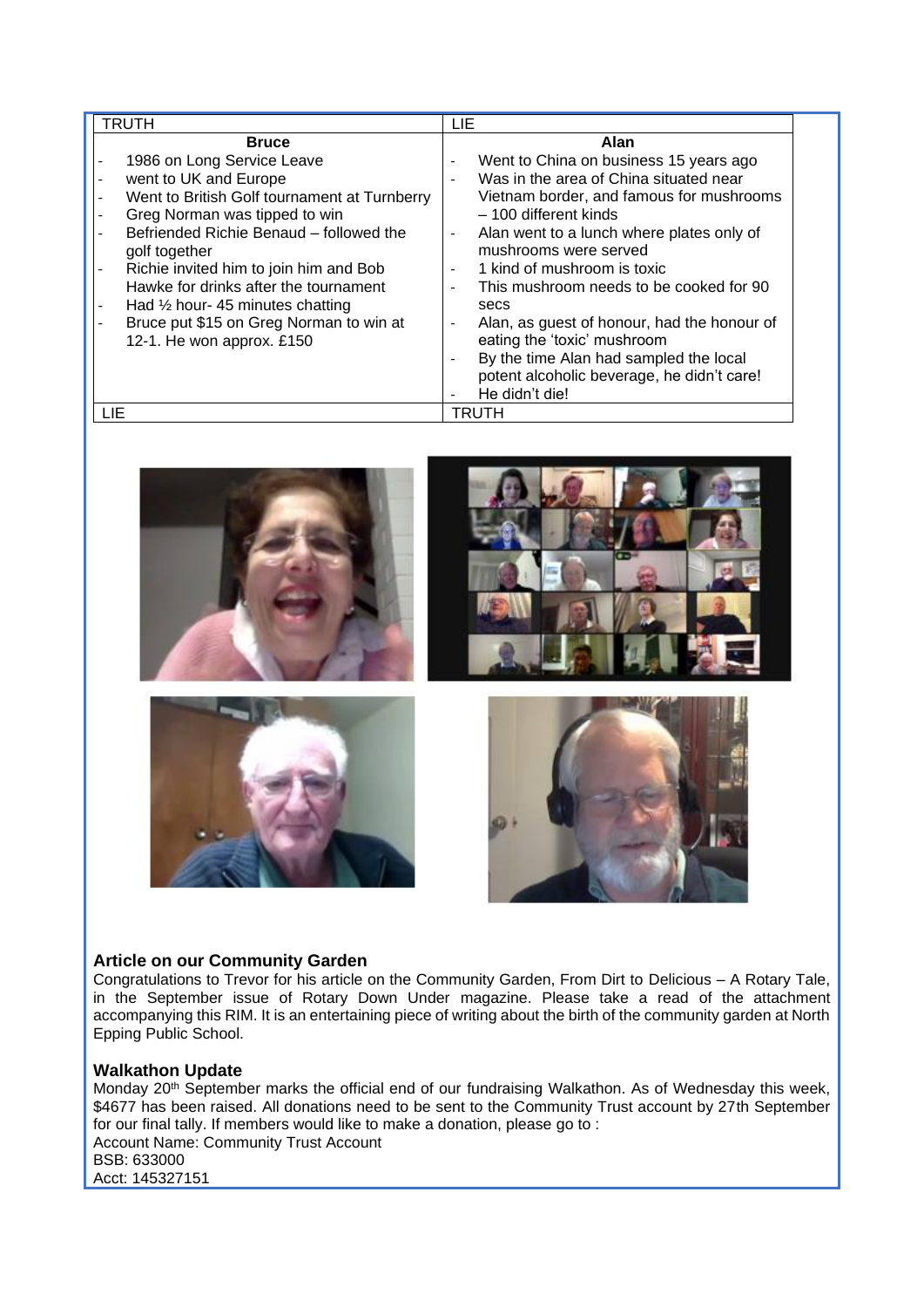#### **Next week's meeting**

Lynette Ison from Beecroft Inner Wheel will be our speaker at next Monday night's meeting. She and her husband have had a long-term association with Inner Wheel and Rotary. Lynette has held positions at both the Club and National levels and next Monday will talk to us about the Inner Wheel organisation, the changes over the past years, its membership and its projects. I hope you will be able to join us. Partners are invited to attend.

#### **Narelle**

## **What is Coming Up**

| <b>Date</b>                | <b>Venue</b> | Organisation          | <b>Speaker</b>               |
|----------------------------|--------------|-----------------------|------------------------------|
| 20th September             | Zoom         | Inner Wheel           | Lynette Ison                 |
| 27 <sup>th</sup> September | Zoom         | <b>Destiny Rescue</b> | Rachel Dunwell               |
| 4 <sup>th</sup> October    |              | Holiday               |                              |
| 11 <sup>th</sup> October   | Zoom         | DG visit              | Lindsay May                  |
| 18 <sup>th</sup> October   | Zoom         | Shelterbox            | Johanna Johns                |
| 25 <sup>th</sup> October   | Zoom         | The Men's table       | David Pointon/Michael Lofaro |

## **North Epping Community Garden Update**

The Community Garden Shed has finally arrived!!

Thanks to the efforts of both The Shed Company and the Principal of Epping North PS, Ms Goldhagen a way was found to allow the shed to be delivered and constructed.

The COVID restrictions meant that the shed had been in warehouse storage for over a month and had to removed.

So early on Saturday morning 4 September the truck arrived and the workmen completed the task in less than 2 hours.

As you can see the shed looks like it was made to fit there as part of the ENPS Community Garden Project. The shed will now be fitted out with storage shelving so that all the gardening equipment will be accessible to the students working on the garden beds.

My thanks for the assistance of Glenn Gallagher from ENPS and Trevor McAlister from Rotary for their work and support.

I am looking forward to the veggies growing and being looked after by the students once they are back at school after Lockdown

**Peter Garrard Community Director**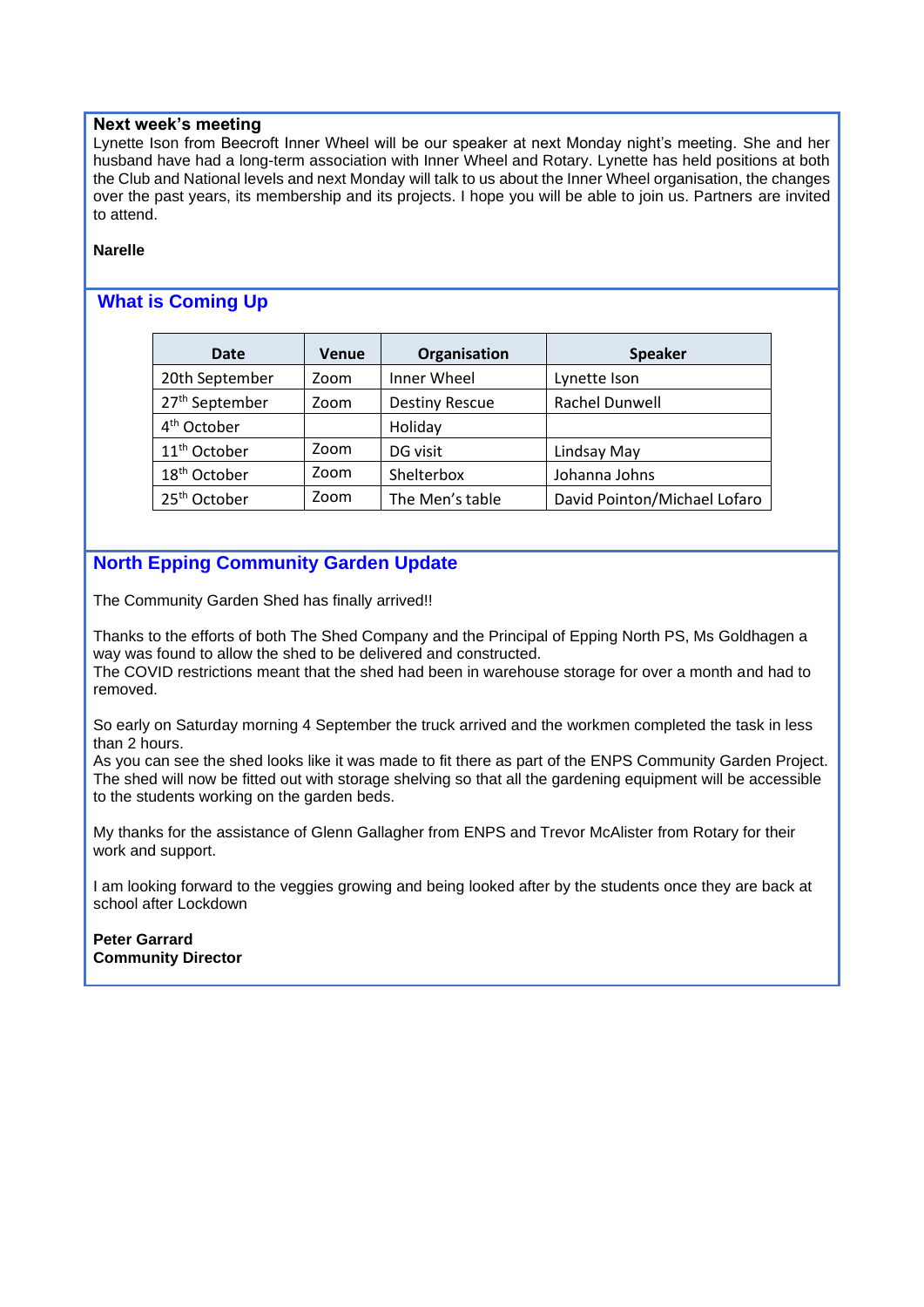

## **Gordon McInally – Rotary President 2023-24**

Gordon R. McInally, a member of the Rotary Club of South Queensferry, Lothian, Scotland, is the selection of the Nominating Committee for President of Rotary International for 2023-24. Gordon R. McInally, a member of the Rotary Club of South Queensferry, Lothian, Scotland, is the selection of the Nominating Committee for President of Rotary International for 2023-24. He will be declared the president-nominee on 1 October if no challenging candidates have been suggested.

McInally lauded Rotary's ability to adapt technologically during the COVID-19 pandemic, saying the approach should continue and be combined with the best of our past practices as Rotary seeks to grow and increase engagement.

"We have learned there is a willingness within communities to care for one



another," he says, "and we must ensure that we encourage people who have recently embraced the concept of volunteering to join us to allow them to continue giving service." McInally says that senior leaders' ability to communicate directly with club members online will be one positive legacy of the changes Rotary has had to make. But, he adds, "face-to-face meetings remain important, as they encourage greater interaction." The best way to increase membership is engagement, according to McInally. To better support clubs, he says, Rotary International, regional leaders, and district teams all need to engage with them. Engagement through social media will reinforce Rotary's brand and showcase the opportunities that come with it. And, he says, engagement with governments, corporations, and other organizations will lead to meaningful partnerships.

With better engagement, McInally says, "We will grow Rotary both by way of membership and in our ability to provide meaningful service."

He adds, "Membership is the lifeblood of our organization. I would encourage the use of the flexibility now available to establish new-style clubs that would appeal to a different demographic."

McInally, a graduate of dental surgery at the University of Dundee, owned and operated his own dental practice in Edinburgh. He was the chair of the British Paedodontic Society and has held various academic positions. He has also served as a Presbytery elder, chair of Queensferry Parish Congregational Board, and commissioner to the church's general assembly.

A Rotary member since 1984, McInally has been president and vice president of Rotary International in Great Britain and Ireland. He has also served Rotary International as a director and as member or chair of